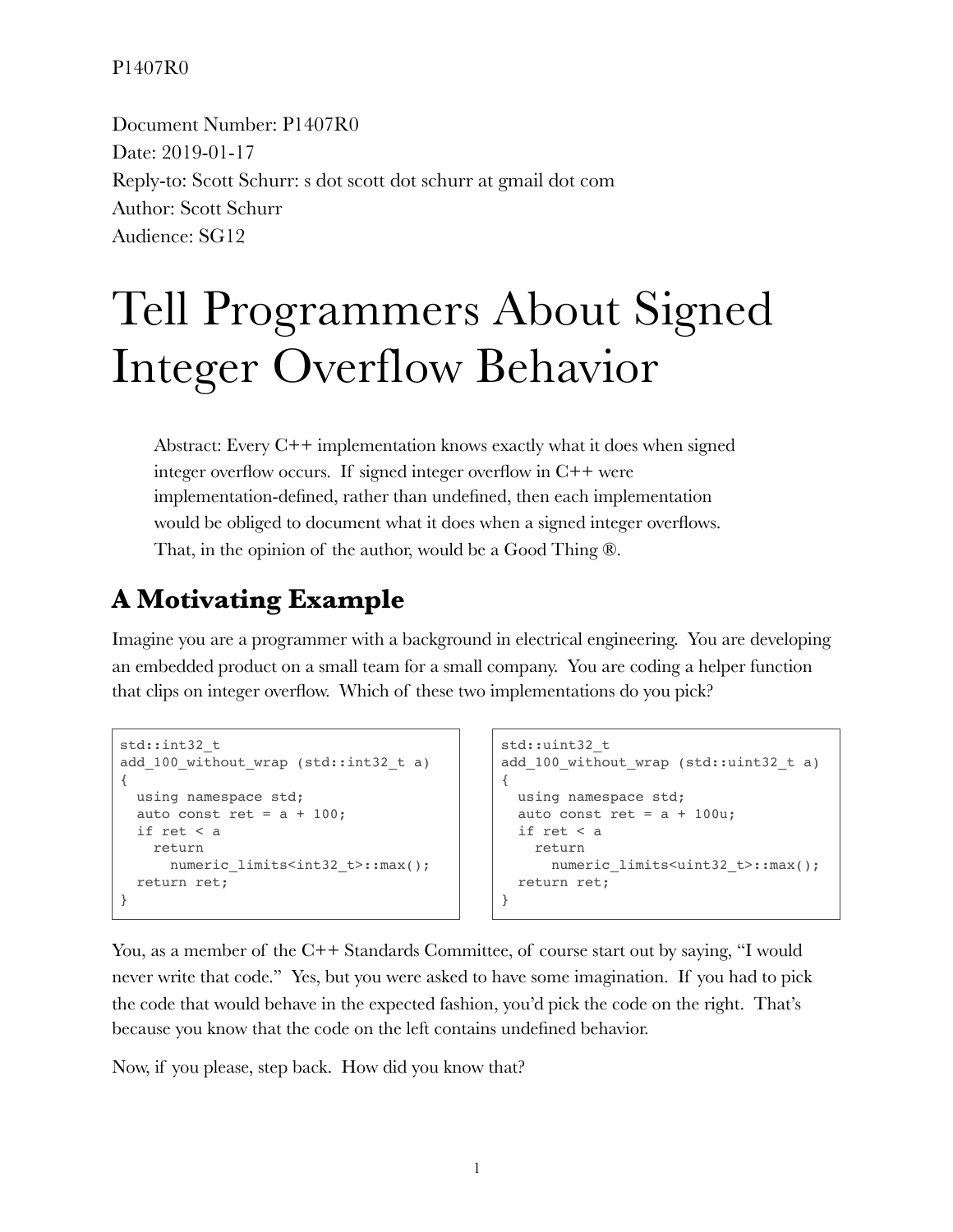# **Sources of Information About Signed Integer Overflow**

Reflect on how you, personally, learned that in  $C++$  signed integer overflow is undefined behavior.

# Colleagues and Friends

The author hazards to guess that most programmers who find out that signed integer overflow is undefined behavior in C++ find out from friends or colleagues. That is certainly how the author found out.

## Internet Blogs, Posts, and Videos

Yes, there are quite a number of videos, blogs, and posts about the undefined behavior of signed integer overflow in  $C_{++}$ . But the internet is a big place. Some dedicated video-watching  $C_{++}$ programmers might wander across those by accident. But, honestly, haven't most of those dedicated video-watching C++ programmers already heard from a coworker that signed integer overflow is undefined?

Case in point. There are reasons to believe there are about  $4.4$  million  $C++$  programmers in the world today [1]. The most popular CppCon video on undefined behavior that this author has identified is by Chandler Carruth [2]. Here is a link to where Mr. Carruth talks about signed integer overflow: https://youtu.be/yG1OZ69H\_-o?t=1994. At the time of this writing that video has 30,366 views.

So that video has informed approximately  $0.7\%$  of C++ programmers world wide about the undefined behavior of unsigned integer overflow. We know nothing about the remaining 99.3% of C++ programmers.

## C++ Books

A common, if somewhat old fashioned, way to learn  $C++$  is by reading  $C++$  books. The author took an arbitrary survey of C++ books either in his possession, or at the local public library, or on the shelves at local book stores. The goal was to see how many of them talk about…

- Undefined behavior in general and
- Specifically discuss that signed integer overflow is undefined.

The results are below.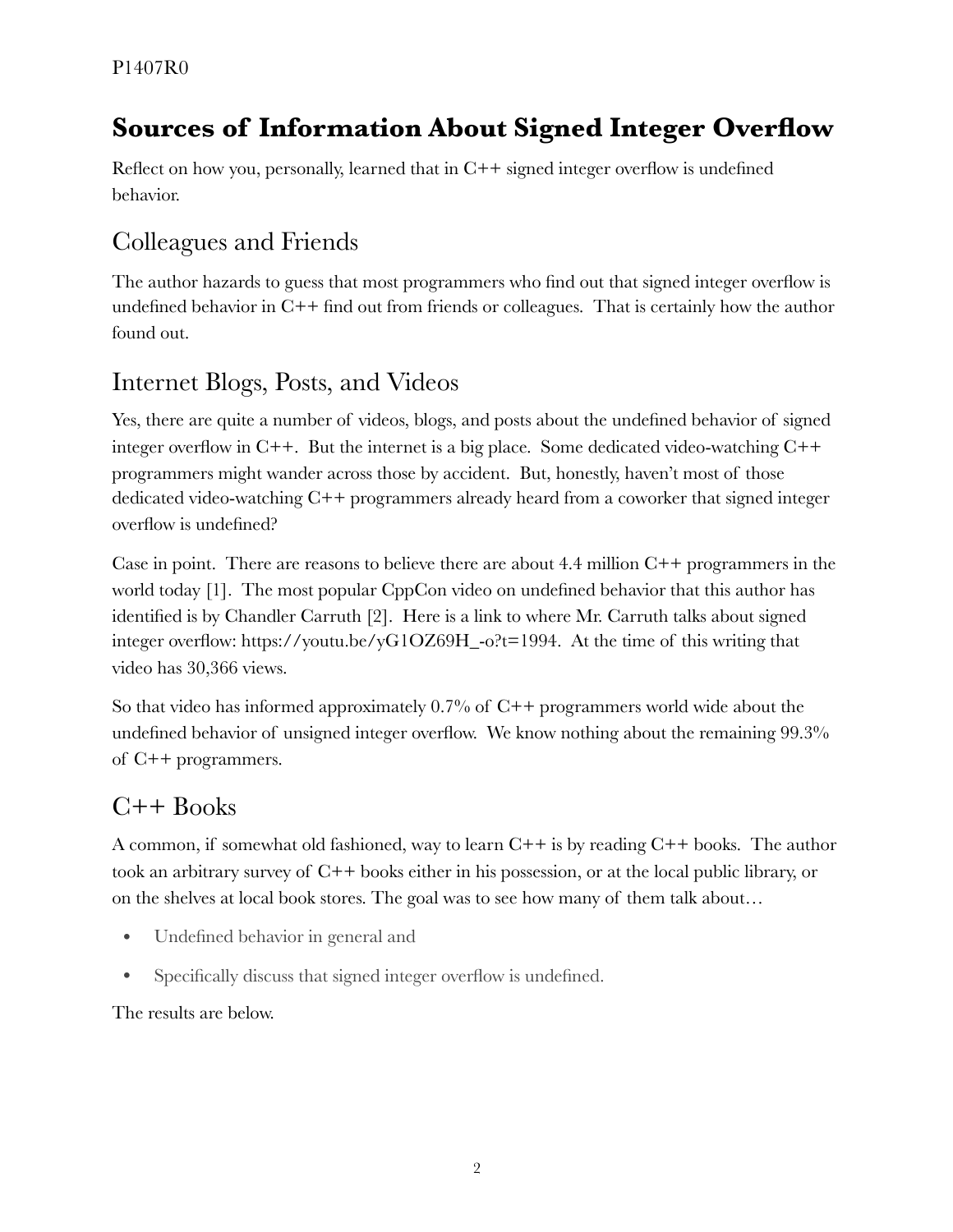| Author                  | <b>Title</b>                                                   | Lists undefined<br>behavior in the index                                                          | Mentions that signed<br>integer overflow is<br>undefined |
|-------------------------|----------------------------------------------------------------|---------------------------------------------------------------------------------------------------|----------------------------------------------------------|
| Davis, Stephen R.       | C++ For Dummies, 7th<br>Edition                                | No                                                                                                | $\rm No$                                                 |
| McGrath, Mike           | $C++$ Programming in<br><b>Easy Steps</b>                      | $\rm No$                                                                                          | $\rm No$                                                 |
| Meyers, Scott           | Effective C++                                                  | No                                                                                                | N <sub>0</sub>                                           |
| Meyers, Scott           | More Effective C++                                             | Yes: pages 10, 21, 35, 163,<br>167, 173, 275, 281                                                 | $\rm No$                                                 |
| Meyers, Scott           | Effective $C++$ Third<br>Edition                               | Yes: pages 6, 7, 26, 30, 41,<br>43, 45, 63, 73, 74, 91, 231,<br>247                               | $\rm No$                                                 |
| Meyers, Scott           | Effective Modern C++                                           | Yes: page 6                                                                                       | $\rm No$                                                 |
| Prata, Stephen          | C++ Primer Plus Sixth<br>Edition                               | No                                                                                                | $\rm No$                                                 |
| Rao, Siddhartha         | Sam's Teach Yourself C+<br>+ in One Hour a Day, 7th<br>Edition | $\rm No$                                                                                          | $\rm No$                                                 |
| Schildt, Herbert        | $C/C++$ Programmer's<br>Reference 2nd Edition                  | No                                                                                                | N <sub>0</sub>                                           |
| Stroustrup, Bjarne      | The $C++$ Programming<br>Language Third Edition                | Yes: page 828                                                                                     | N <sub>o</sub>                                           |
| Stroustrup, Bjarne      | The $C++$ Programming<br>Language Fourth Edition               | Yes: page 136                                                                                     | N <sub>0</sub>                                           |
| Sutter, Herb            | Exceptional C++                                                | $\rm No$                                                                                          | $\rm No$                                                 |
| Sutter, Herb            | More Exceptional C++                                           | No                                                                                                | N <sub>0</sub>                                           |
| Sutter and Alexandrescu | C++ Coding Standards                                           | Yes: pages 19, 25, 27, 36,<br>39, 61, 71, 88, 90, 91, 93,<br>173, 179, 181, 182, 183,<br>184, 185 | $\rm No$                                                 |
| Yaroshenko, Oleg        | The Beginner's Guide to<br>$C++$                               | No                                                                                                | No                                                       |

## Reading the C++ Standard

We don't realistically believe most C++ programmers read the standard, do we? But, if one did, how would they find out that signed integer overflow is undefined? In the C++17 standard Section 6.9.1 Fundamental types [basic.fundamental] paragraph 4 footnote 49 says, "This implies that unsigned arithmetic does not overflow …". But that entire section does not say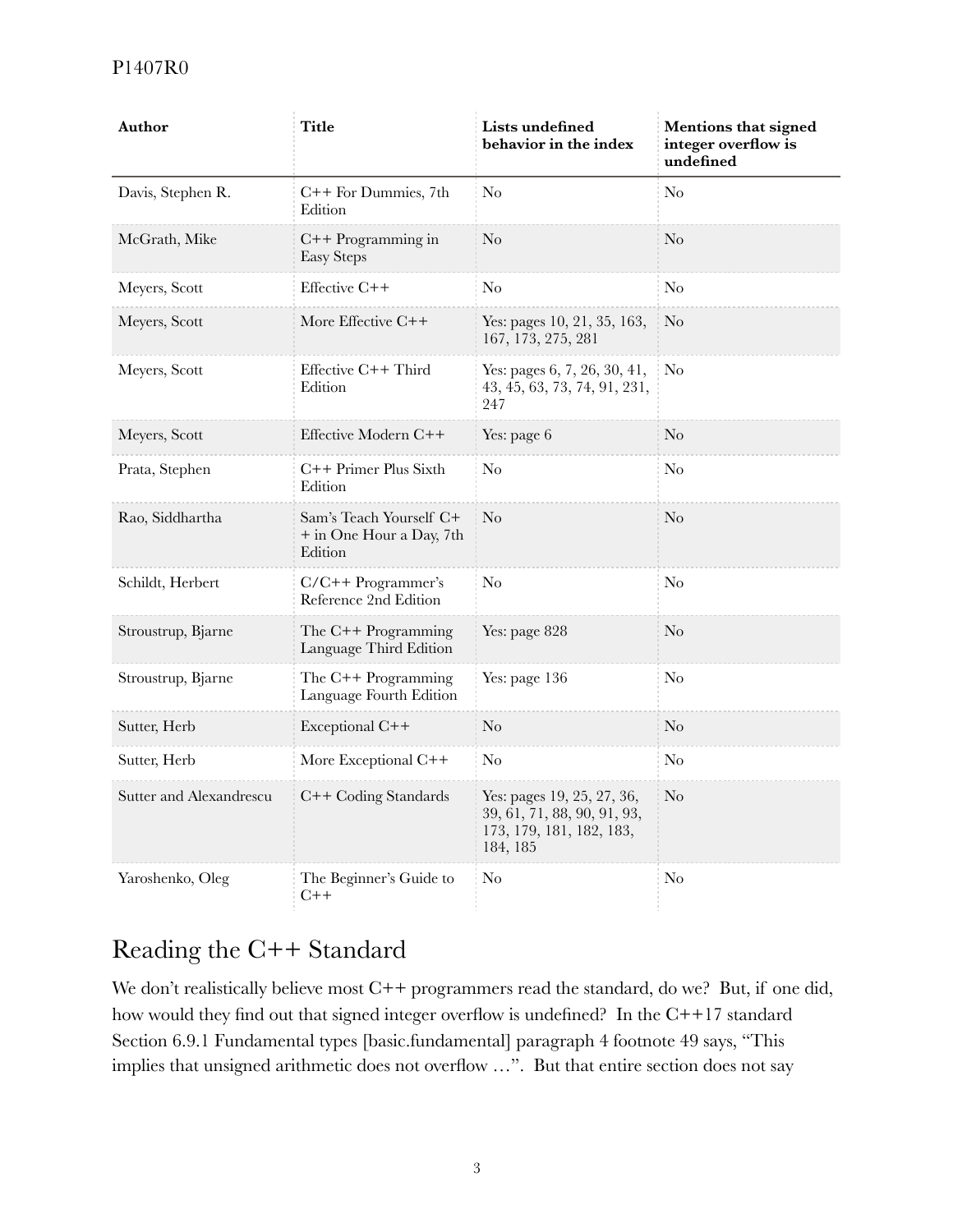anything explicitly about whether signed integer overflow is defined or not. The naive reader might assume that signed integer overflow is not an issue.

There are *other* places in the C++17 standard that make it clear signed integer overflow is undefined. This hinges on Section 8 Expressions [expr] paragraph 4:

If during the evaluation of an expression, the result is not mathematically defined or not in the range of representable values for its type, the behavior is undefined.

Then there are a few places throughout the standard that mention signed integer overflow having undefined behavior. These places include:

- Section 8.20 Constant expressions [expr.const] paragraph 2.6
- Section 21.3.4.1 numeric\_limits members [numeric.limits.members] paragraph 62.
- Possibly Section 23.16.5 Comparison of ratios [ratio.comparison] paragraph 1.
- Section 23.17.5.8 Suffixes for duration literals [time.duration.literals] paragraph 3.

So, yeah, the information is in the standard. But you need to know how the read the standard in order to find it. And, the author submits, most of the 4.4 million C++ programmers don't read the standard.

## In Total

So, truly, the information is available. But the author's best guess is that the information is primarily passed through the rumor mill to those few (percentage-wise) who receive it. Once the information is provided it is easy to confirm using the web. But getting the initial message through is tenuous.

We, the members of the C++ Standards Committee, have the problem that we are living in our own echo chamber of  $C++$  experts. The non-experts do not hear everything that we hear.

# **Signed Integer Overflow Behaviors**

Even though signed integer overflow is undefined in the standard, and has been for decades, signed integer overflow actually occurs in real programs. In order to deterministically generate code a compiler vendor needs to have a policy for what should happen if signed integer overflow occurs. To the best of the author's understanding, there are three different behaviors that  $C++$ compilers/optimizers implement today for signed integer overflow. They are:

• **Modulus wrapping.** This is what two's complement hardware typically does (if one ignores the flags register, which  $C$  and  $C++$  do). If one wants to leave no room between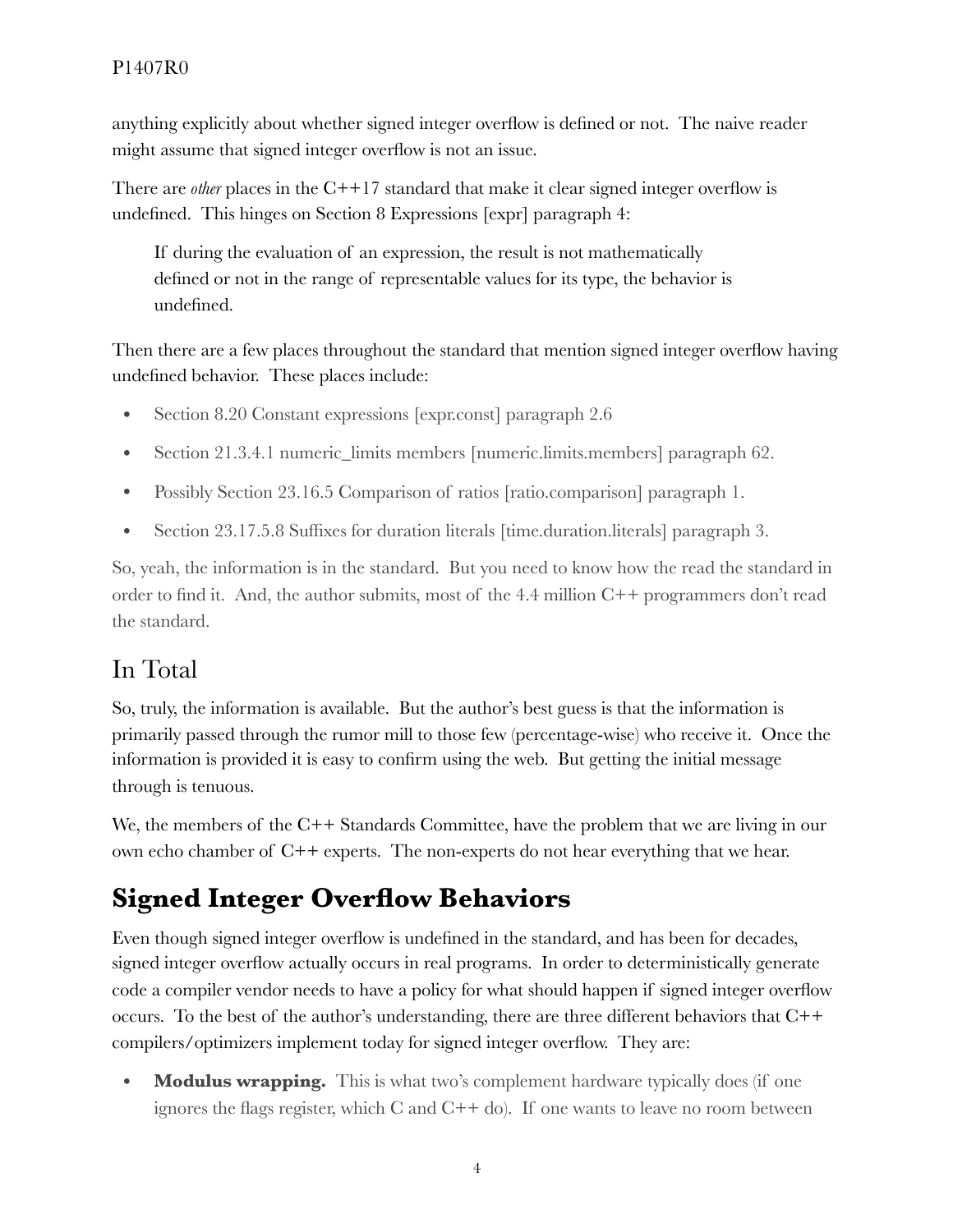$C++$  and the hardware [3], then this would be the expected behavior. It is also the behavior that many people trained in electrical engineering or physics find minimally surprising. Both clang and gcc provide this behavior with the **-fwrapv** compiler flag. And, until 2007 or so, a programmer could generally expect this behavior from their compiler even though the standard did not guarantee it.

- **Trapping.** If a signed integer operation overflows, then the program traps, typically with a diagnostic that helps someone locate the fault. This model seems to be favored by many mathematicians and computer scientists. The **-ftrapv** compiler flag, supported by both clang and gcc, implements this model. Visual Studio also supports arithmetic overflow checking.
- **Can't happen.** Starting somewhere around 2007 [4] this model has been used by some optimizers that assume code is free of signed integer overflow, presumably due to extensive testing with the **-ftrapv** flag. In this mode the optimizer assumes that signed integer overflow can never happen. So if code, accidentally or intentionally, relies on signed integer overflow, that code may be elided by the optimizer. Both clang and gcc support this model today through various compiler optimizer flags.

It is possible that there are other models for signed integer overflow, but it's unlikely. As noted in P0907R1 Section 6 [5], there is no known non-two's complement hardware with a modern C++ compiler.

But the important point here is not a complete list of all behaviors. It is to see that, in every case, each compiler has a well understood reaction when faced with signed integer overflow. That behavior may change based on compiler flags, but it remains well understood. In effect, in actual implementations, signed integer overflow *is* (in the English, non-C++ Standard, meaning) implementation-defined.

# **The Standard Can Encourage Communication**

Now that the standard defines signed integers as two's complement, it would be entirely reasonable to give signed integer overflow well defined behavior. However such a proposal would be unlikely to achieve consensus. The standards committee contains many fans of all three of the behaviors that compilers currently provide for signed integer overflow.

In the author's opinion the next best thing is to communicate to  $C++$  programmers what happens when signed integers overflow. By good fortune it turns out that implementationdefined behavior, as specified by the C++ Standard, provides exactly that. From Section 3.12 [defins.impl.defined] of the C++17 Standard: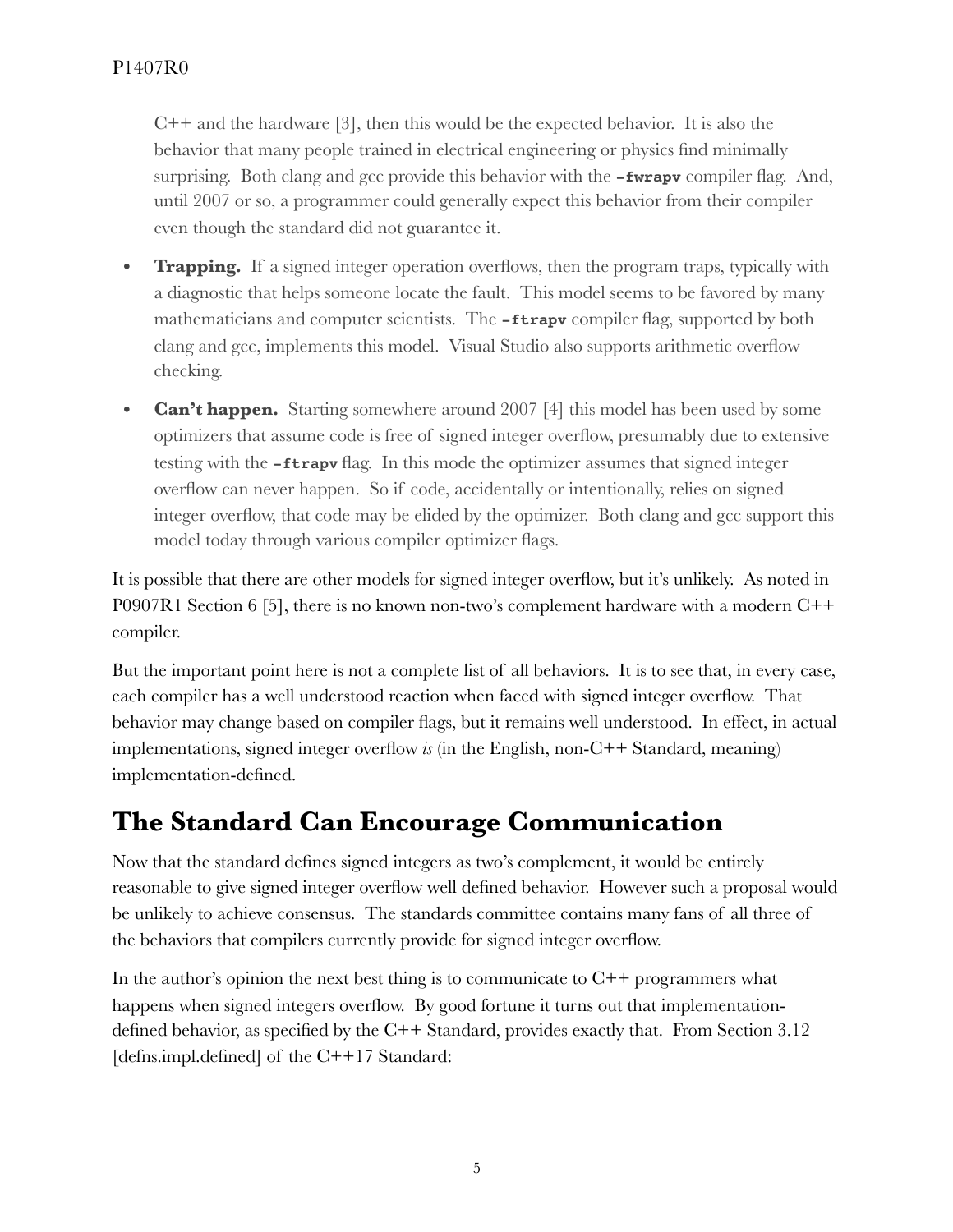#### **implementation-defined behavior**

behavior, for a well-formed program construct and correct data, that depends on the implementation and that each implementation documents

(Emphasis added by the author.)

## Implementation-defined Requires Implementation-Documented

So if signed integer overflow became implementation-defined, rather than undefined, each compiler vendor would be required to document the behavior they exhibit when a signed integer overflows. Programmers are notorious for not reading documentation unless something goes wrong. But if something does go wrong the documentation would now be available to help them figure out what happened.

## But Some Implementations Don't Document Implementationdefined Behavior

True enough. The poster child for this is Clang [6]. The Intel C++ Compiler doesn't provide such documentation either. Visual Studio documents implementation-defined behavior for C [7], but not for C++. However there are compilers that make an effort to be compliant by documenting  $C++$  implementation-defined behavior. GCC makes a stab at it [8].

You don't have to have a big name to do the right thing. The Analog Devices C++ compiler provides documentation for implementation-defined behavior that puts the big name compilers to shame [9], albeit that is a 2003 compliant compiler. The Analog Devices documentation includes 15 pages that describe its  $C++$  implementation-defined behavior. Surely the big-time compiler vendors can afford to do the same.

The author's position is that compiler vendors that don't document their implementation-defined behavior are both out of compliance and doing their users a disservice. The C++17 Standard (N4660) indexes 232 items that are implementation-defined. That index includes important but not always easy to discover items like:

- Alignment,
- Behavior of non-standard attributes, and
- Whether certain kinds of dynamic initialization occur before main or are deferred.

If those go undocumented then users can only discover them experimentally or through hearsay, either of which may lead to incorrect answers.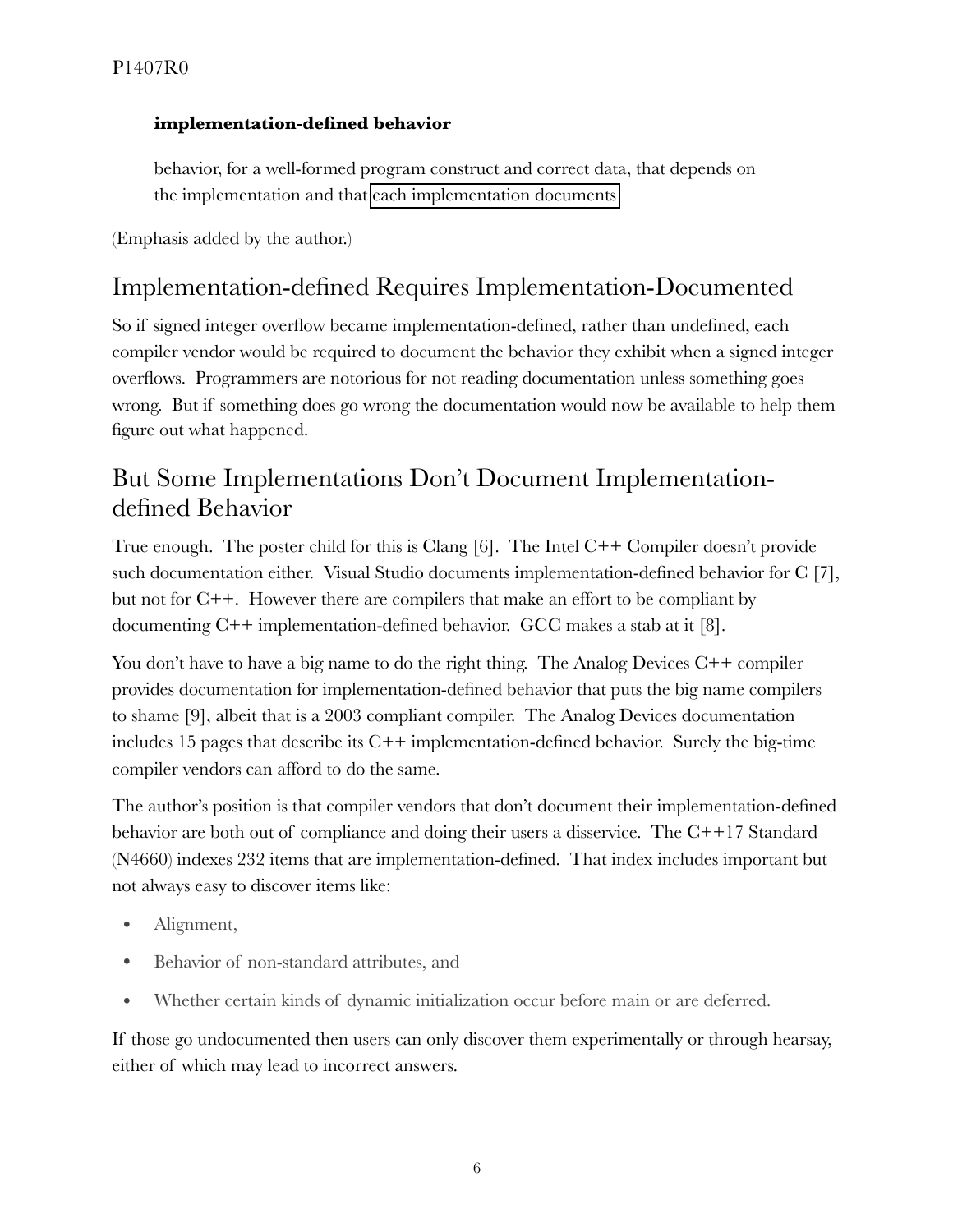Regardless, the standard has already done what it can. It requires compiler vendors to document their implementation-defined behavior. The standard has no means to enforcement compliance.

## Implementation-defined May Be Undefined

There might be some concern that implementation-defined behavior only allows well defined behavior. If that were the case then the "signed integer overflow can't happen" model would not be supported. However there are currently existing examples where implementation-defined behavior is allowed to lead to undefined behavior.

Check out, for instance, C++17 Standard Section 20.5.5.8 Reentrancy [reentrancy] paragraph 1. "Except where it is explicitly specified in this International Standard, it is implementationdefined which functions in the C++ standard library may be recursively reentered." That means a recursively called standard library function, where the implementation does not support such reentrancy, results in undefined behavior.

On a similar note, from Section 29.6.9 Low-quality random noise generation [c.math.rand] paragraph 3: "It is implementation-defined whether the rand function may introduce data races (20.5.5.6)." Remember, of course, that data races may result in undefined behavior (see Section 4.7.1 Data races [intro.races]).

So it turns out that changing signed integer overflow to be implementation-defined behavior achieves two goals:

- It allows the implementation to provide whatever behavior is deemed appropriate, including behaving as though signed integer overflow cannot happen.
- It requires that the implementation document whichever behavior(s) it provides.

The documentation component is specifically what is missing today.

## **Reactions and Responses**

**Reaction:** Don't take away my optimization!

**Response:** With this proposed change the optimization can remain but, if implemented, must be documented by the compiler vendor.

**Reaction:** Most signed integer overflow is a programming error.

**Response:** That's probably true, but not all of it is. This change simply requires the compiler vendor to identify the contract that they are supplying for signed integer overflow. Anything beyond that is between the programmer and their tool vendors.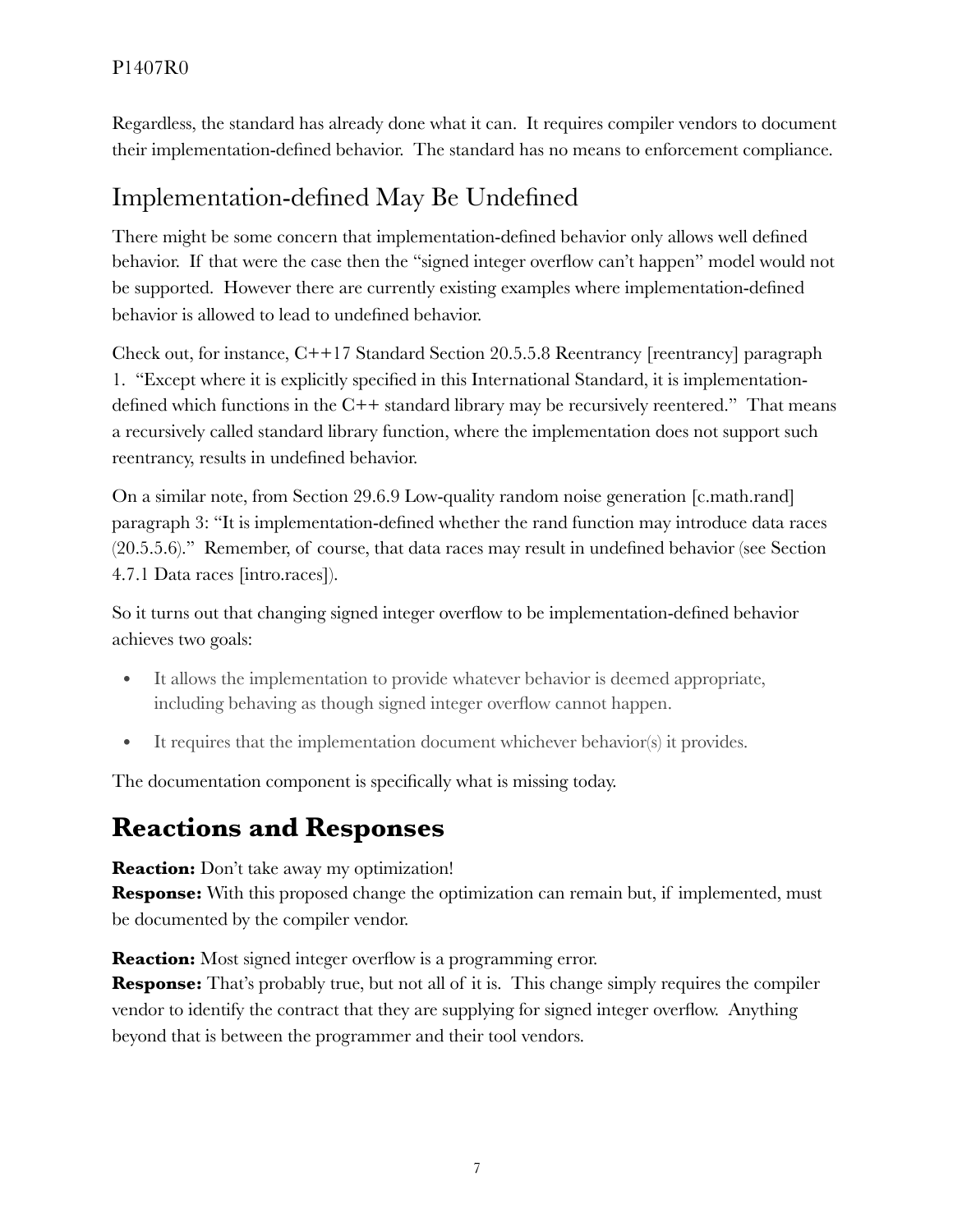**Reaction:** The change is not worth it. It doesn't fix anything.

**Response:** It's true that the improvement is minor; it's only an improvement in documentation. However the relative cost is low. No compiler changes are required, only documentation changes. Documentation is certainly not free. However the required delta imposed in an implementation's documentation by this change is probably relatively small.

**Reaction:** Shouldn't we just make a new signed integer type?

**Response:** Possibly, but we don't have that now and providing it would likely take several standards cycles. Let's tell programmers what we're up to *right now*. After that we can talk about a new integer type.

**Reaction:** But if we make this change UBSan won't find the error.

**Response:** UBSan, and similar tools, are not defined by the standard. The UBSan community will, of course, follow it's own path. However it is easily imaginable that UBSan and similar tools could be parameterized to optionally identify specific cases of implementation-defined behavior should their communities choose to do so. As noted earlier there are pre-existing instances of implementation-defined behavior, like recursively calling implementation-defined standard library functions, that lead to undefined behavior. So such a UBSan extension seems within the realm of possibility.

**Reaction:** Why signed integer overflow? What about other forms of undefined behavior? **Response:** Shall we guess what is the most important data type supplied by the C++ standard today? A good guess would be std::string. And possibly the second most important data type is integers, both signed and unsigned. This proposal suggests that we, the  $C++$  Standards Committee, should make a concerted effort to inform our users about potentially surprising behavior of common operations (addition, subtraction, and multiplication) on a ubiquitous data type.

**Reaction:** We should fix this for real.

**Response:** True, however the problem is determining the correct fix and arriving at consensus. That is a worthwhile goal. In the meantime, let's document what we've done so our users have a ghost of a chance of finding out.

# **Outline for Proposed Wording Changes**

- P1236R0 [10] has proposed wording for Section 6.7.1 [basic.fundamental] that describes the representation of the signed integer types. In a non-normative note it says, "Overflow for signed arithmetic yields undefined behavior (7.1 [expr.pre])." This paragraph would be the right place to specify that signed arithmetic overflow is implementation-defined.
- Switch all examples of undefined behavior that reference signed integer overflow to instead reference out-of-range pointer arithmetic.